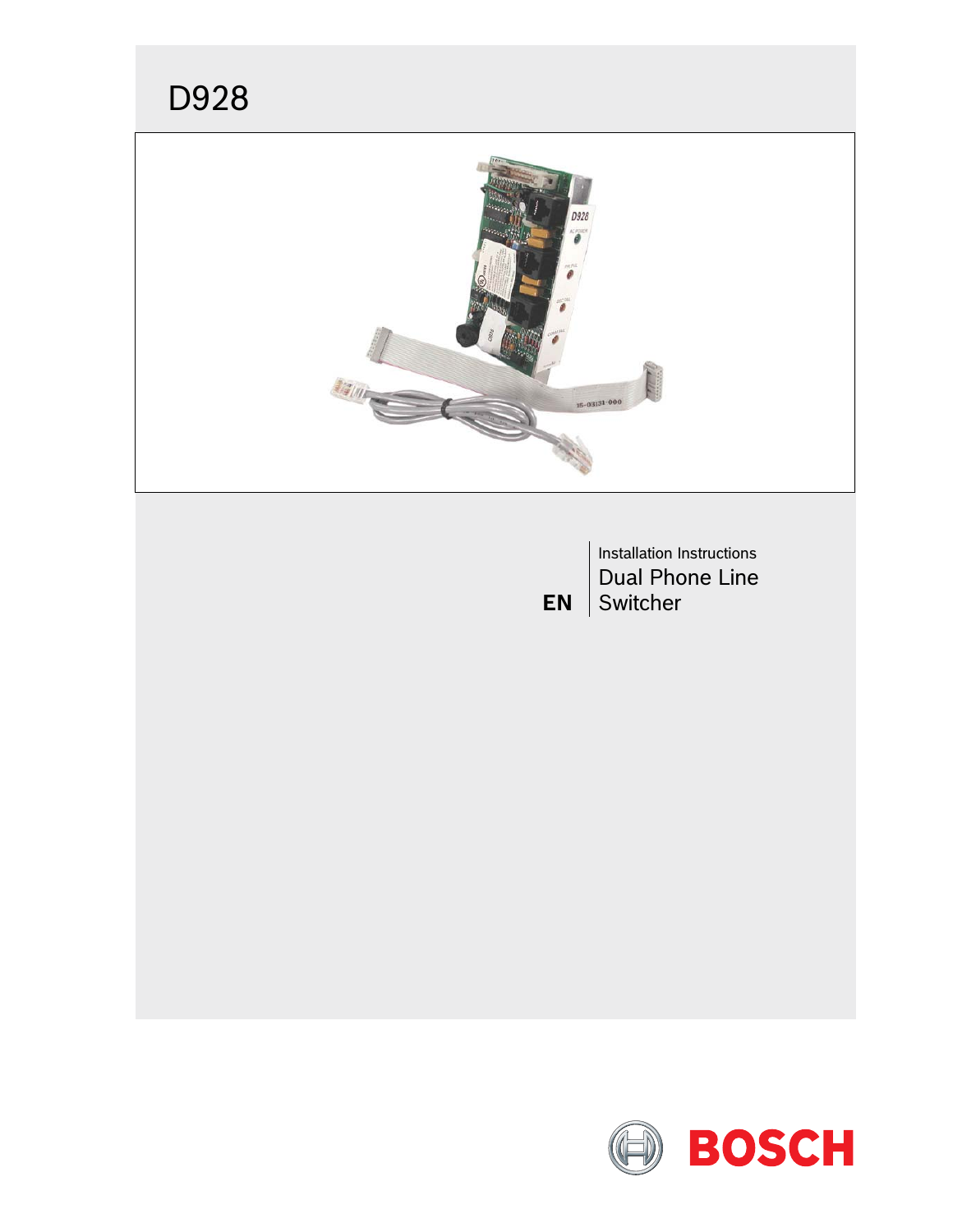## **Listings and Approvals**

### **UL**

The D928 Dual Phone Line Switcher is UL Listed for Control Units for Fire-protective Signaling Systems.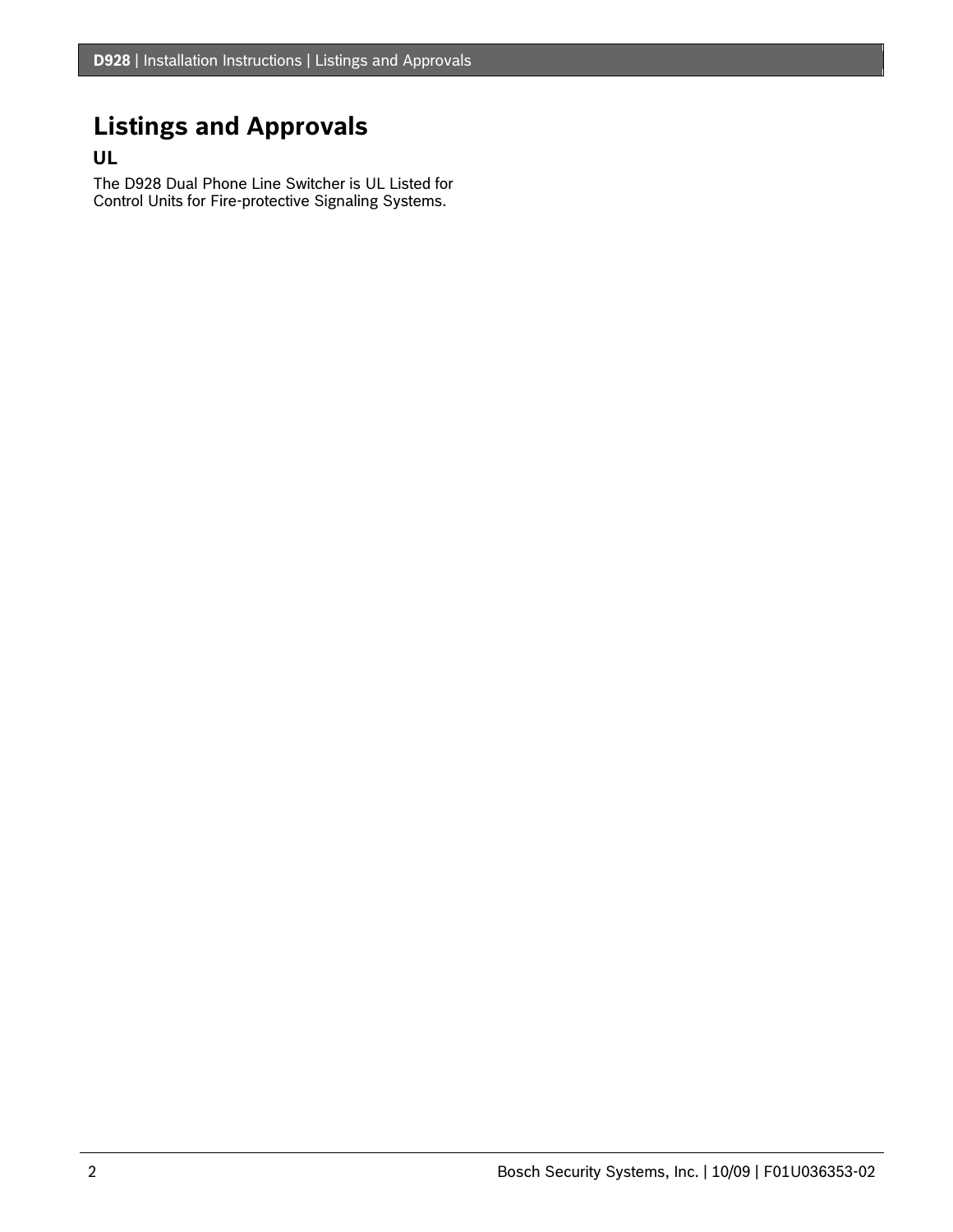## **Contents**

| 1.0   |                                      |  |
|-------|--------------------------------------|--|
| 2.0   |                                      |  |
| 2.1   |                                      |  |
| 2.1.1 | D9412GV2, D7412GV2, D9412G, and      |  |
| 2.1.2 | D9112B1 and D7212B1 Control Panels 4 |  |
| 2.1.3 | Phone Line Failure Reporting4        |  |
| 2.2   |                                      |  |
| 2.2.1 | Phone Line Failure LEDs 4            |  |
| 2.2.2 | Failure to Communicate LED4          |  |
| 2.2.3 |                                      |  |
| 3.0   |                                      |  |
| 3.1   | Hardware and Software Compatibility5 |  |
| 3.1.1 | D9412GV2, D7412GV2, D9412G, and      |  |
| 3.1.2 | D9112B1 and D7212B1 Control Panels 5 |  |
| 3.2   |                                      |  |
| 3.3   |                                      |  |
| 3.4   |                                      |  |
| 4.0   |                                      |  |
| 5.0   |                                      |  |

### **Figures**

| Figure 2: D928 Wiring and Phone Connections5 |
|----------------------------------------------|

### **Tables**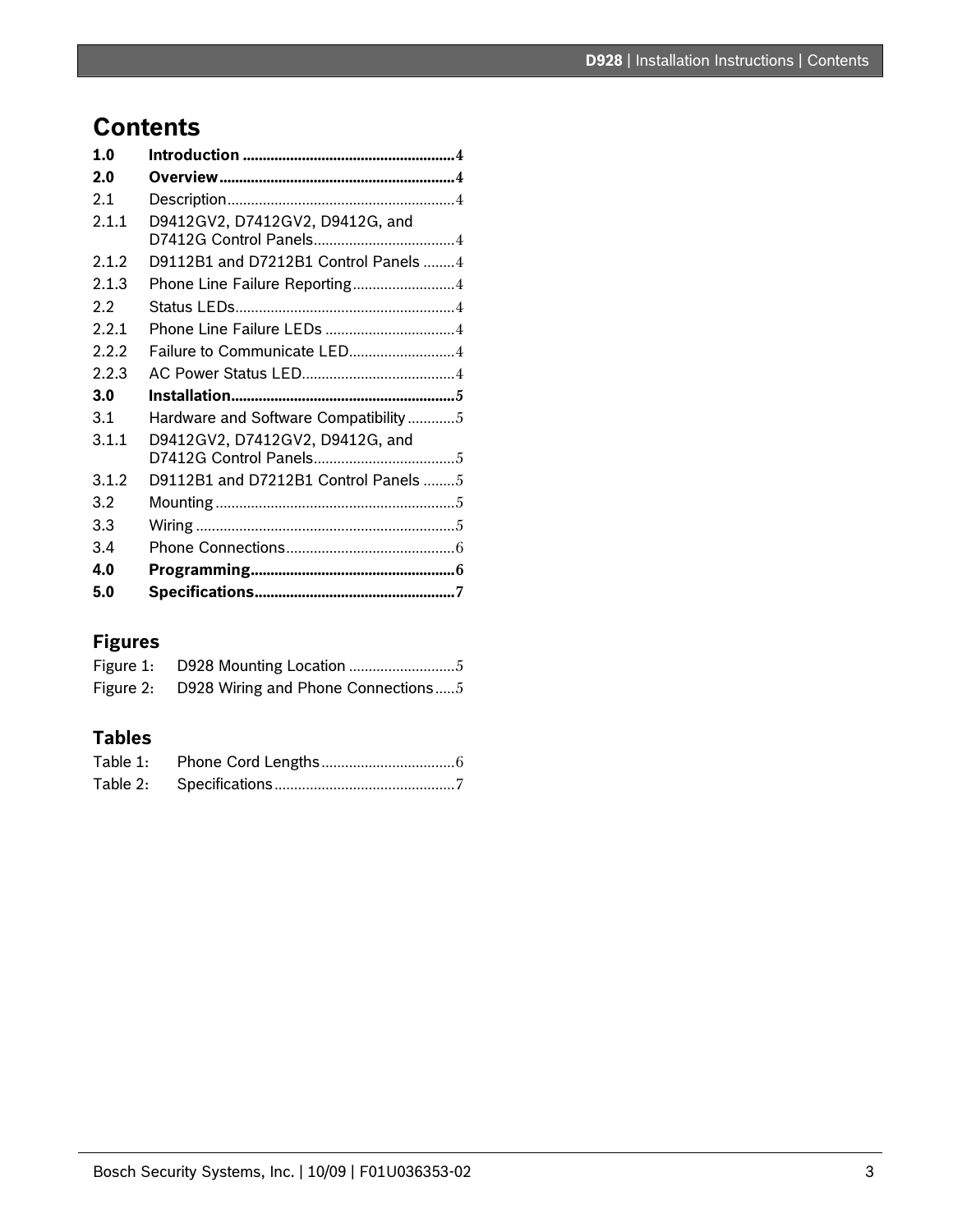## <span id="page-3-0"></span>**1.0 Introduction**

The D928 Dual Phone Line Switcher is used with the D9412GV2 Listed UL864 9<sup>th</sup> Edition, D7412GV2 Listed UL864  $9<sup>th</sup>$  Edition, D9412G, D7412G, D9412, D9112, D7412, D7212, D9124, D9112B1, and D7212B1 Control Panels.

Before installing the D928, you should be familiar with the operation and installation guide and the program entry guide for the control panel you are installing. For additional installation information, refer to the *D9412GV2/D7412GV2 Approved Applications Compliance Guide* (P/N: F01U003639).

### **2.0 Overview**

#### **2.1 Description**

**2.1.1 D9412GV2, D7412GV2, D9412G, and D7412G Control Panels** 



**Do not use** the D928 with ground start systems for Commercial Fire applications.

When the D928 is installed, the control panel alternates between Phone Line 1 and Phone Line 2 to send its first report. For example, on Day 1, the control panel attempts to communicate on Phone Line 1. On Day 2, the control panel switches and attempts to communicate on Phone Line 2.



When the control panel is reset or powered on or off, the next reported event always attempts to call out on Phone Line 1 first.

If Phone Line 2 (secondary) is not in service on Day 2, the control panel switches to the primary phone line to send the report.

**2.1.2 D9112B1 and D7212B1 Control Panels** 



Do not use the D928 with ground start systems for Commercial Fire applications.

The Bosch Security System D9112B1 and D7212B1 Control Panels use the D928 Dual Phone Line Switcher to transmit over a second phone line when the primary phone line has a fault. The control panel monitors the primary line and the D928 monitors the secondary line. If a signal is generated and the control panel senses that the primary phone line is bad, it will attempt to use the secondary phone line to send the message. For further explanation, refer to *Communication Failure* in the appropriate operation and installation guide.

#### **2.1.3 Phone Line Failure Reporting**

If the primary line has an electrical fault, the D928 switches to the secondary line and reports the fault. With the Modem II, Ile, and III $a^2$  formats, the control panel sends a PHONE LINE FAIL message to the D6500 and D6600 Receivers. The second row of the report indicates which telephone line is in trouble. When using BFSK, the control panel sends a TROUBLE ZN B message for trouble on the primary phone line and a TROUBLE ZN C message for trouble on the secondary phone line.

The D928 uses the primary or secondary phone line to dial a primary, backup, or duplicate phone number.

### **2.2 Status LEDs**

Four LEDs mounted on the front edge of the D928 module indicate primary phone failure, secondary phone line failure, failure to communicate, and AC power status. Refer to *[Figure 2](#page-4-1)* on page [5.](#page-4-1) When programmed and operating normally, only the green AC power status LED should be lit.

#### **2.2.1 Phone Line Failure LEDs**

Two yellow phone line status LEDs (one for the primary line and one for the secondary line) light when the phone line voltage drops to 6.0 VDC or below. The control panel monitors the faulty telephone line for the programmed interval before indicating a trouble condition. For more information, refer to the description of *Phone Supv Time* in the program entry guide for the control panel.

#### **2.2.2 Failure to Communicate LED**

A yellow LED lights when the control panel enters communications failure. The LED clears when communication restores.

#### **2.2.3 AC Power Status LED**

The green AC power status LED lights when the control panel is operating on AC power. When AC power is not available, the LED is not lit.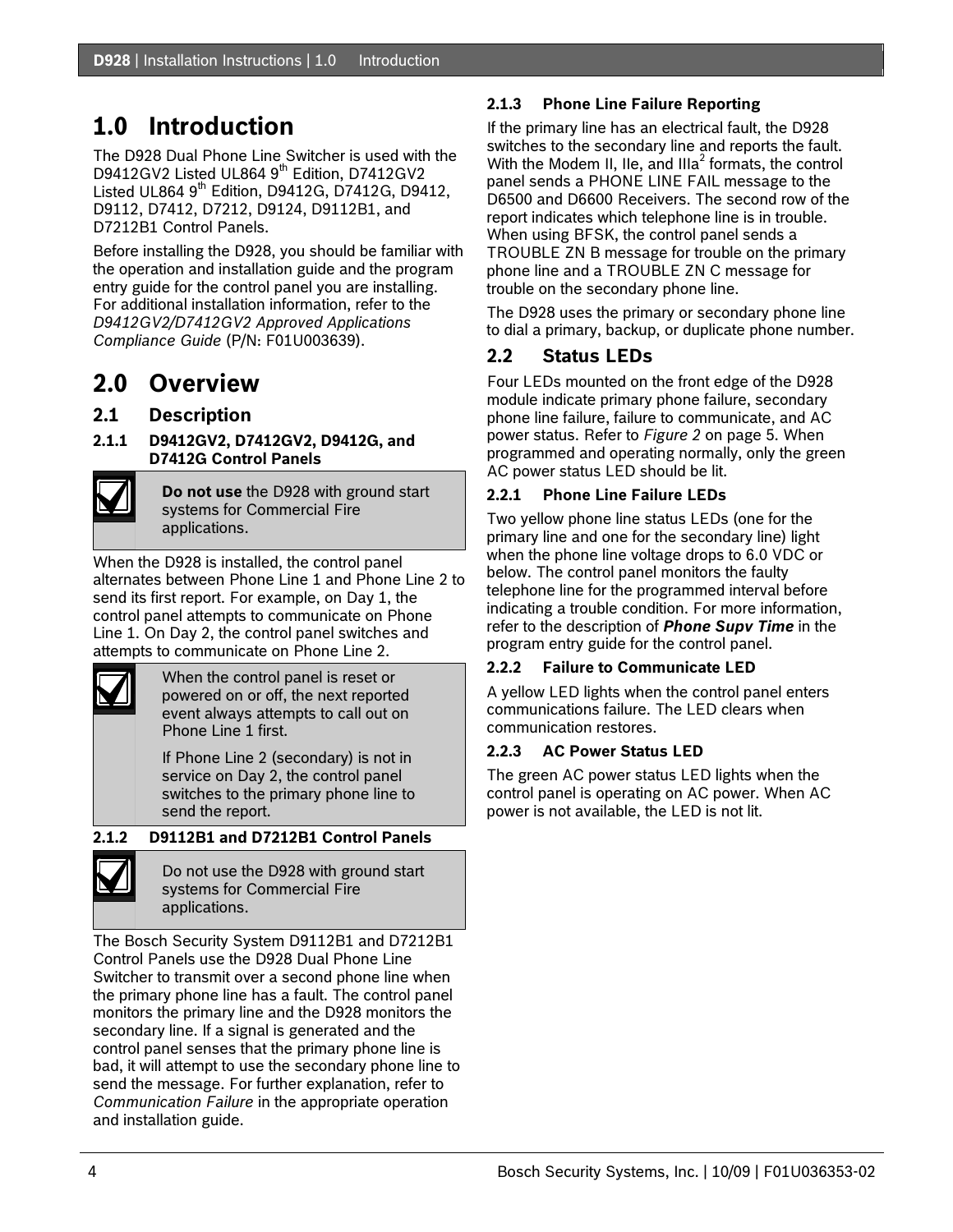### <span id="page-4-0"></span>**3.0 Installation**

#### **3.1 Hardware and Software Compatibility**

#### **3.1.1 D9412GV2, D7412GV2, D9412G, and D7412G Control Panels**

All software versions are compatible with the D928

#### **3.1.2 D9112B1 and D7212B1 Control Panels**

The D928 is not compatible with:

- Firmware version 2.91 or lower
- Control panel board hardware version 04-05858-003 or lower

#### **3.2 Mounting**

<span id="page-4-1"></span>The D928 Dual Phone Line Switcher mounts inside the D8103, D8108A, and D8109 Enclosures.



When using the D928 with a fire system, mount it inside an enclosure that is UL Listed for fire, such as the D8198A or D8109 Enclosure.

Use the screws provided to fasten the module to the inside of the enclosure in the lower right hand corner. Refer to *[Figure 1](#page-4-2)*.



Mount the D928 so that the ribbon cable reaches the accessory connector on the control panel.

### <span id="page-4-2"></span>**Figure 1: D928 Mounting Location**   $\bigcap$ 2



- *2 Enclosure*
- *3 D928 card*
- *4 Ribbon cable*
- *5 Accessory connector on control panel*

### **3.3 Wiring**

The D928 has two flying leads.

- 1. For monitoring of AC power, connect the green lead to Terminal 2 on the control panel.
- 2. For surge protection for the two incoming phone lines and for ground reference for the AC power LED, connect the black lead to the correct terminal on the control panel.
	- For the D9412GV2, D7412GV2, D9412G, and D7412G, connect to Terminal 9.
	- For the D9112B1, D9412, D9112, D7412, D7212, and D7212B1, connect to Terminal 10.

Refer to *[Figure 2](#page-4-1)*.



- *1 Connector J4*
- *2 Green lead*
- *3 Black lead*
- *4 AC power LED (green)*
- *5 Phone jack for primary phone line (J1)*
- *6 Primary failure LED (yellow)*
- *7 Phone jack for secondary phone line (J2)*
- *8 Secondary failure LED (yellow)*
- *9 Telco phone jack (J3)*
- *10- Communication failure LED (yellow)*
- *11- Buzzer*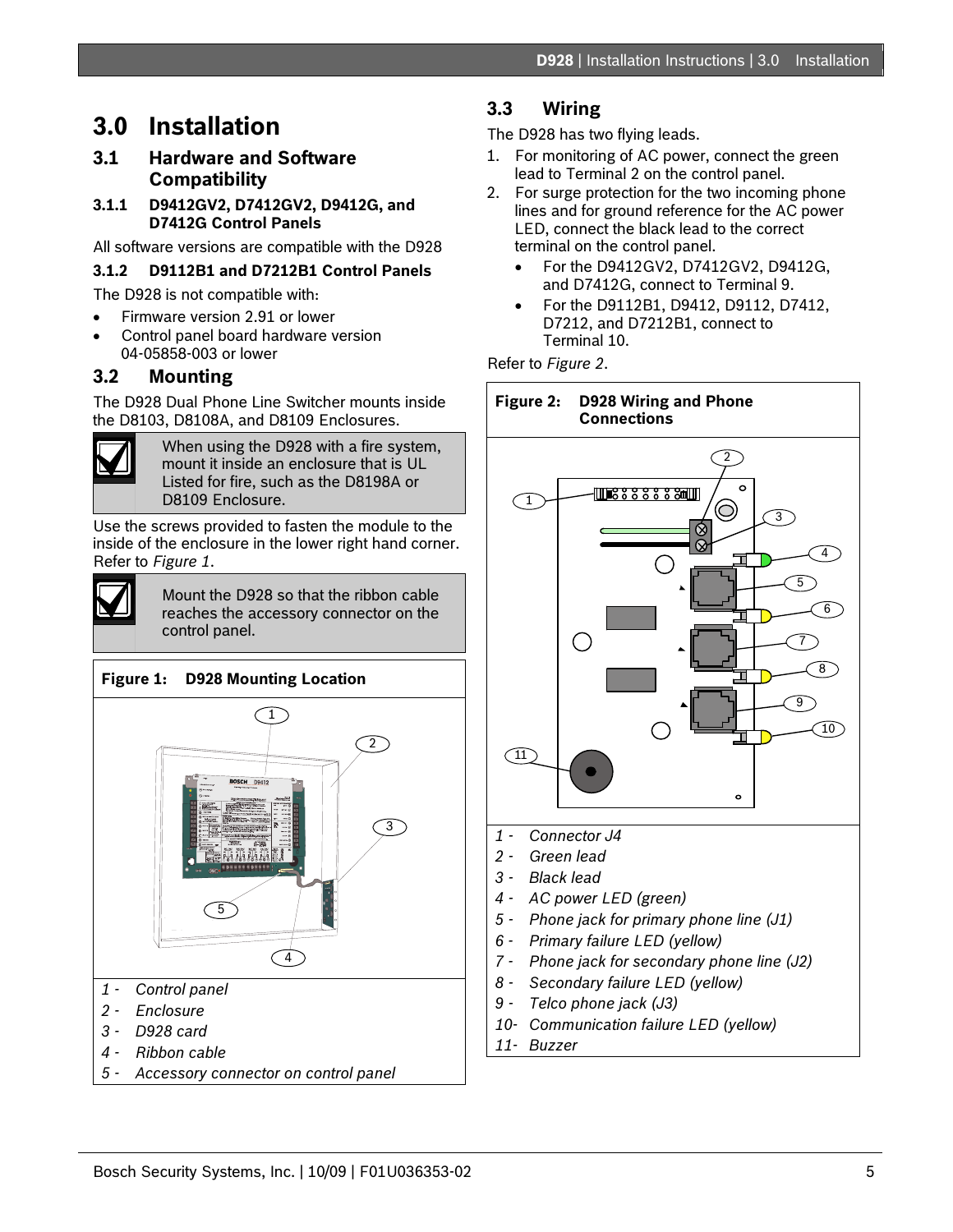#### <span id="page-5-0"></span>**3.4 Phone Connections**

**Caution:** Disconnect AC and battery power from the control panel before installing the D928.



The ribbon cable and the D162 phone cord are provided with the D928.

Refer to *[Table 1](#page-5-1)* for phone cord lengths.

Refer to *[Figure 2](#page-4-1)* on page [5](#page-4-1).

- 1. Connect one end of the ribbon cable to J4 on the D928. Connect the other end of the ribbon cable to the ACCESSORY connector on the control panel.
- 2. Connect one end of the D162 phone cord to the TELCO jack (J3). Connect the other end of the D162 phone cord to the TELCO jack on the control panel.
- 3. Connect one end of a D161 or D162 phone cord to J1 on the D928. Connect the other end of the phone cord to the RJ31X for the primary phone line.
- 4. Connect one end of a D161 or D162 phone cord to J2 on the D928. Connect the other end of the phone cord to the RJ31X for the secondary phone line.

<span id="page-5-1"></span>

| Table 1:<br><b>Phone Cord Lengths</b> |                        |  |  |
|---------------------------------------|------------------------|--|--|
|                                       |                        |  |  |
| <b>Phone Cord</b>                     | Length                 |  |  |
| D <sub>161</sub>                      | $2.4 \text{ m}$ (8 ft) |  |  |
| D162                                  | 61 cm $(2 ft)$         |  |  |

## **4.0 Programming**

To use the D928, program *Two Phone Lines* and **Phone Supv Time** in the control panel. Refer to the *Phone* section in the appropriate program entry guide for programming instructions.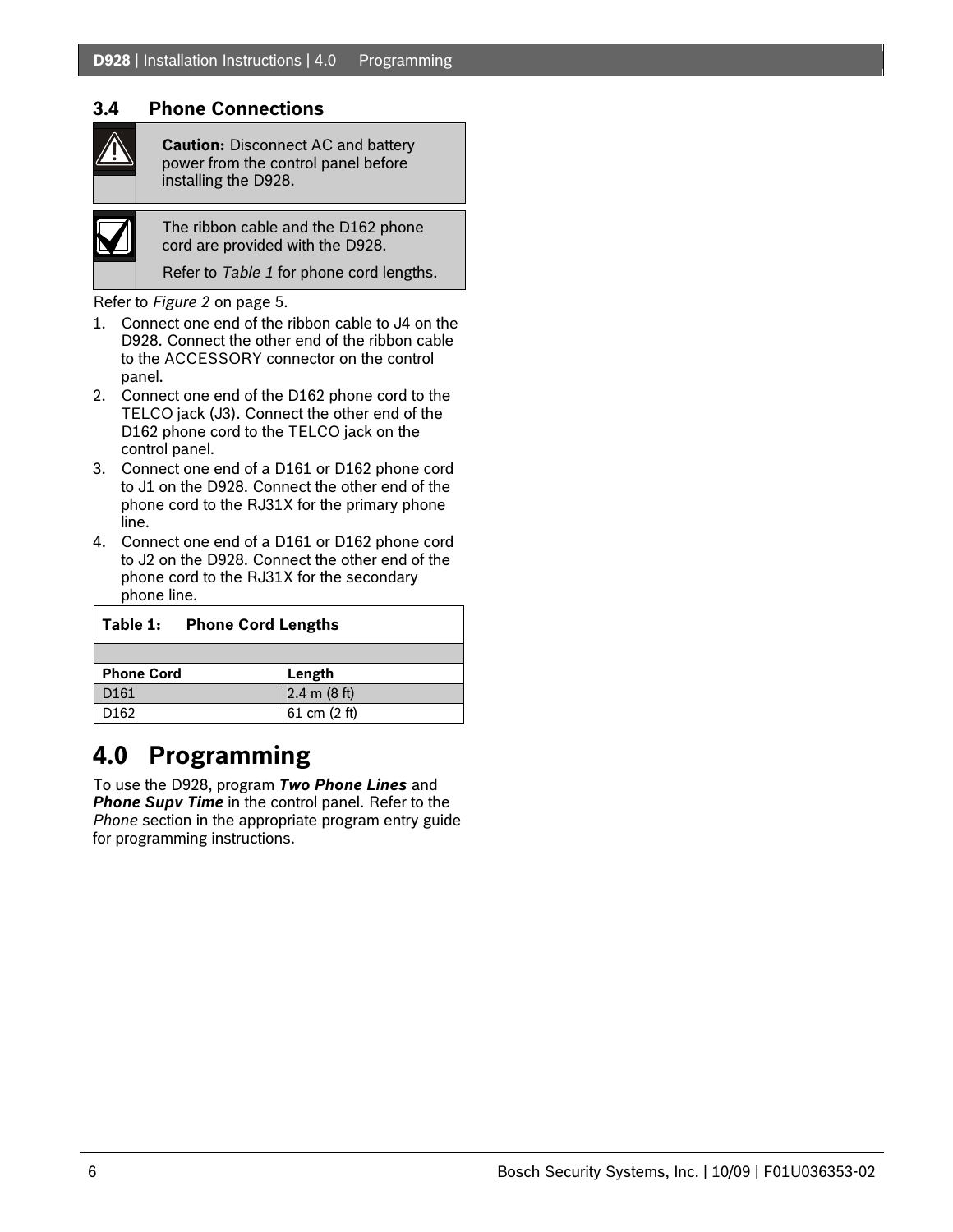## <span id="page-6-0"></span>**5.0 Specifications**

### **Table 2: Specifications**

| <b>Current Required</b>   | Maximum:                                         | 100 mA                                                                                                                     |
|---------------------------|--------------------------------------------------|----------------------------------------------------------------------------------------------------------------------------|
|                           | Operating voltage:                               | 12 VDC nominal                                                                                                             |
| <b>Status Indicators</b>  | LEDs indicate:                                   | AC power<br>Primary phone line failure<br>$\bullet$<br>Secondary phone line failure<br>$\bullet$<br>Failure to communicate |
| <b>Wiring Connections</b> | 3<br>Ribbon cable<br>Flying leads (green, black) | Dual modular connector phone cords                                                                                         |